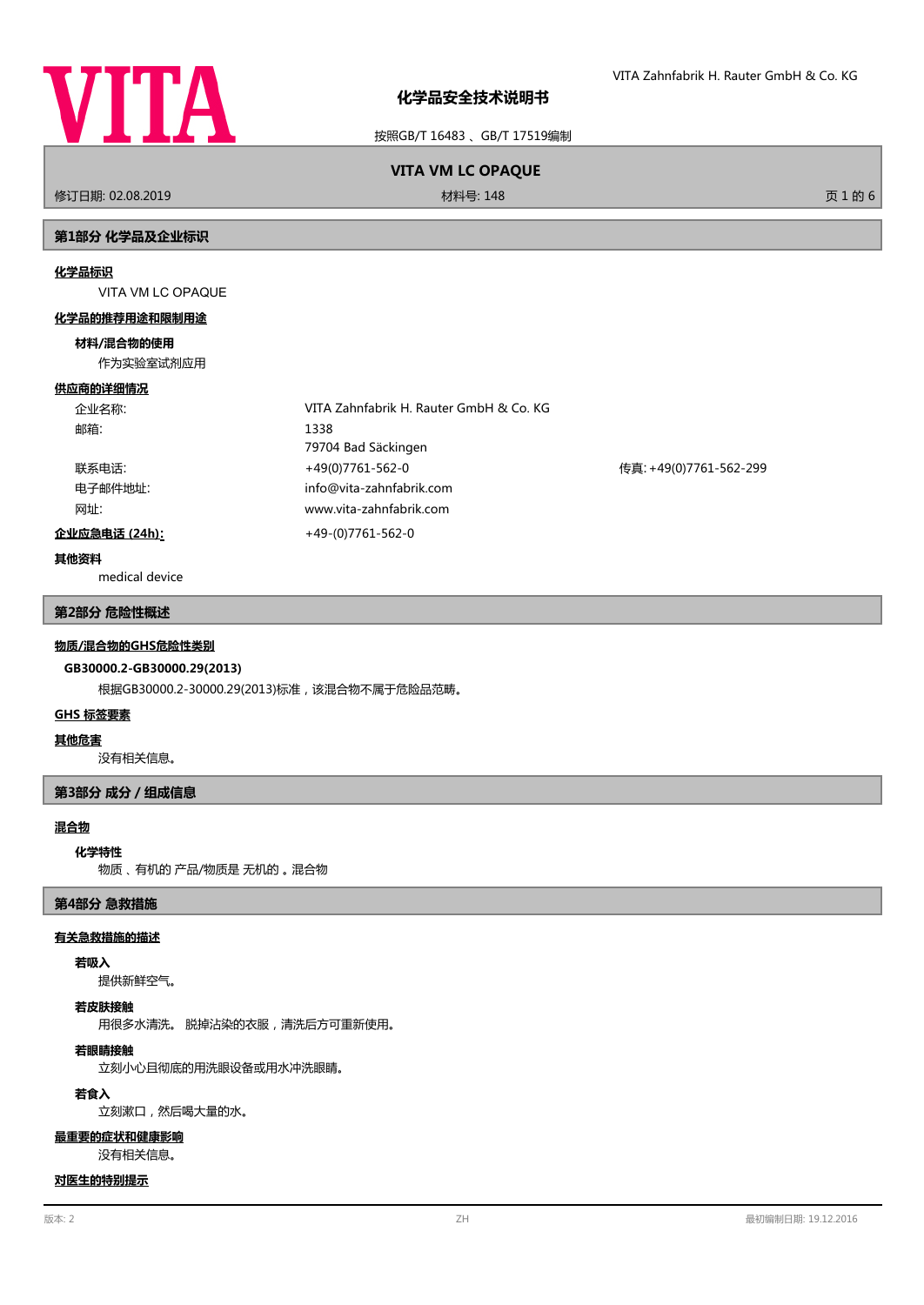修订日期: 02.08.2019 材料号: 148 页 2 的 6

## 症状处理。

## **第5部分 消防措施**

## **灭火介质**

### **适合的灭火剂**

依照周边环境决定防火措施。

#### **特别危险性**

不易燃 。

## **消防人员的特殊保护设备和防范措施**

火灾时: 使用不受周围空气影响的呼吸防护器。

#### **其他资料**

为了保护人员和冷却容器,在危险区域请使用喷水柱。 分开收集受污染的灭火水。切勿使其流入排水管道或地 表水域。

### **第6部分 泄漏应急处理**

### **作业人员防护措施、防护装备和应急处置程序**

避免灰尘的形成。 勿吸入灰尘。

#### **环境保护措施**

勿使之进入地下水或水域。

#### **泄漏化学品的收容、清除方法及所使用的处置材料**

机械式吸取 取出的材料根据清除那一章处理。

## **参照其他章节**

安全处理: 见 段 7 个人防护装备: 见 段 8 垃圾处理: 见 段 13

#### **第7部分 操作处置与储存**

## **操作注意事项**

不需要特别的预防措施。 **关于安全操作的提示**

# **关于防火、防爆的提示**

不需要特别的防火措施。

## **安全储存的条件,包括任何不兼容性**

### **对存放空间和容器的要求**

容器密封好。

#### **共同存放的提示**

不需要特别的预防措施。

**第8部分 接触控制和个体防护**

#### **控制参数**

## **职业接触限值**

| 化学文摘号      | ┃组分名称                                                 | ppm | mq/m3 | f/ml | 类型     | 标准来源            |
|------------|-------------------------------------------------------|-----|-------|------|--------|-----------------|
| 13463-67-7 | 二氧化钛粉尘 ( 总尘 ) ; Titanium dioxide<br>dust (total dust) |     | 8     |      | PC-TWA | GBZ<br>2.1-2007 |

## **工程控制方法**

## **保护和卫生措施**

脱掉沾染的衣服。 休息前和工作结束时请洗手。 在工作场所不饮食、不抽烟、不擤鼻涕。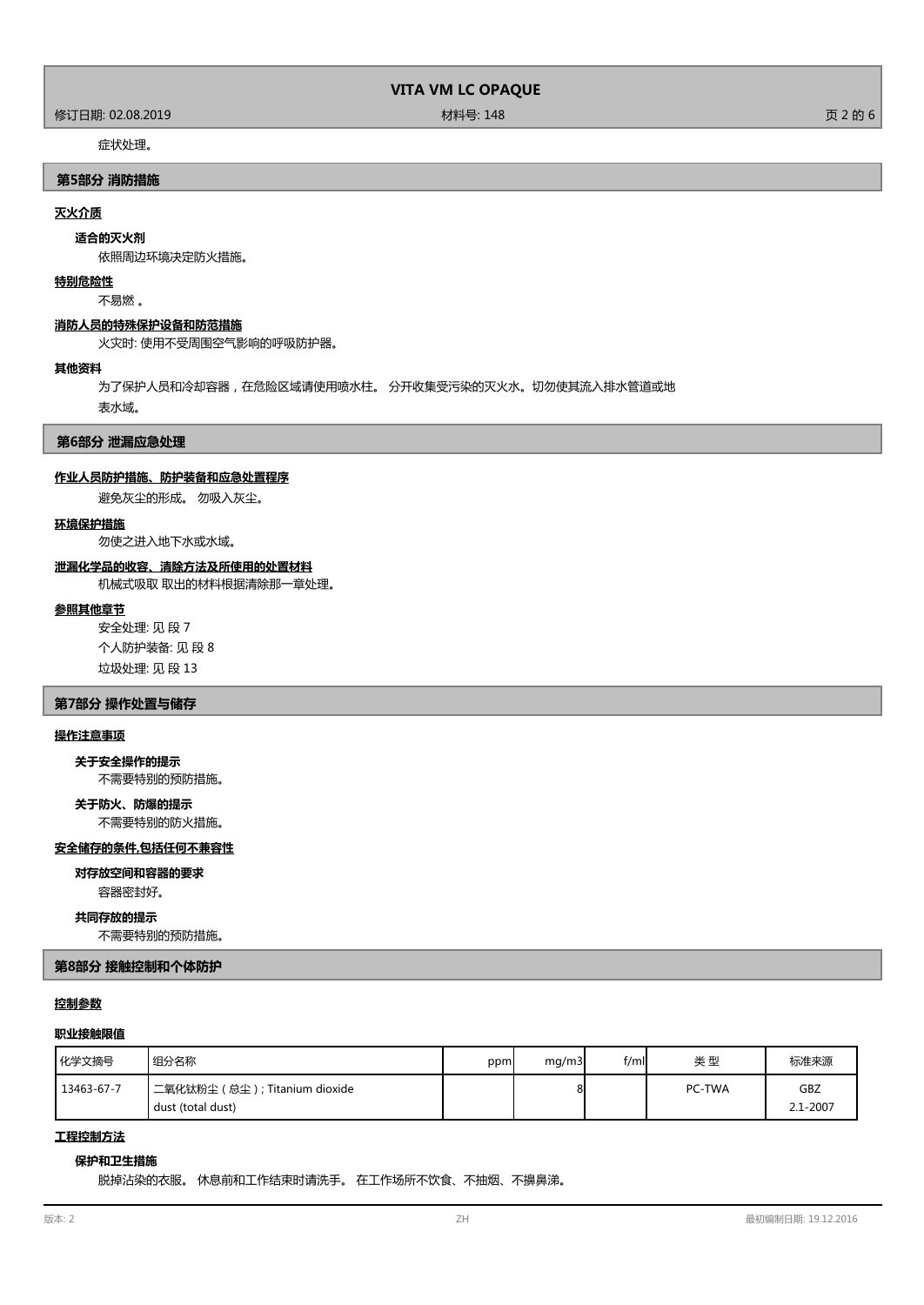## 修订日期: 02.08.2019 材料号: 148 页 3 的 6

## **眼部/面部防护**

戴防护眼罩/戴防护面具。

## **手部防护**

处理化学工作材料时,只能戴带有CE认证标记含四位数检验号码的化学防护手套。 挑选抗化学药品的防护手套 时,必须视工作场所特性而定的危险物质浓度和数量而定。 最好向手套制造厂家询问清楚以上所提特殊用途的 手套之化学药品抵抗性。 推荐的手套品牌 KCL Dermatril P NBR (聚腈橡胶)

## **皮肤和身体防护**

防护服的使用。

## **呼吸防护**

确保有足够的通风且在关键位置上设置点状的抽气设施。 工作场所的技术通风

## **第9部分 理化特性**

| 基本物理和化学性质信息        |         |  |
|--------------------|---------|--|
| 聚合状态:              | 固态      |  |
| 颜色:                |         |  |
| 气味:                | 特征性     |  |
| pH值:               | 没有界定    |  |
| 物理状态变化             |         |  |
| 熔点:                | 没有界定    |  |
| 沸点/沸腾范围:           | 2501 °C |  |
| 闪点:                | >250 °C |  |
| 易燃性                |         |  |
| 固体:                | 没有界定    |  |
| 气体:                | 不适用     |  |
| 爆炸性特性              |         |  |
| 本产品不: 有爆炸危险的。      |         |  |
| 爆炸下限:              | 没有界定    |  |
| 爆炸上限:              | 没有界定    |  |
| 自燃温度               |         |  |
| 固体:                | 没有界定    |  |
| 气体:                | 不适用     |  |
| 分解温度:              | 没有界定    |  |
| 助燃特性               |         |  |
| 不助燃。               |         |  |
| 蒸汽压力:              | 没有界定    |  |
| 相对密度:              | 没有界定    |  |
| 水溶性:               | 不       |  |
| 在其它溶剂中的溶解度<br>没有界定 |         |  |
| 辛醇/水分配系数:          | 没有界定    |  |
| 相对蒸气密度:            | 没有界定    |  |
| 蒸发速率:              | 没有界定    |  |
| 其他资料或数据            |         |  |
| 固体:                | 100     |  |
| 第10部分 稳定性和反应性      |         |  |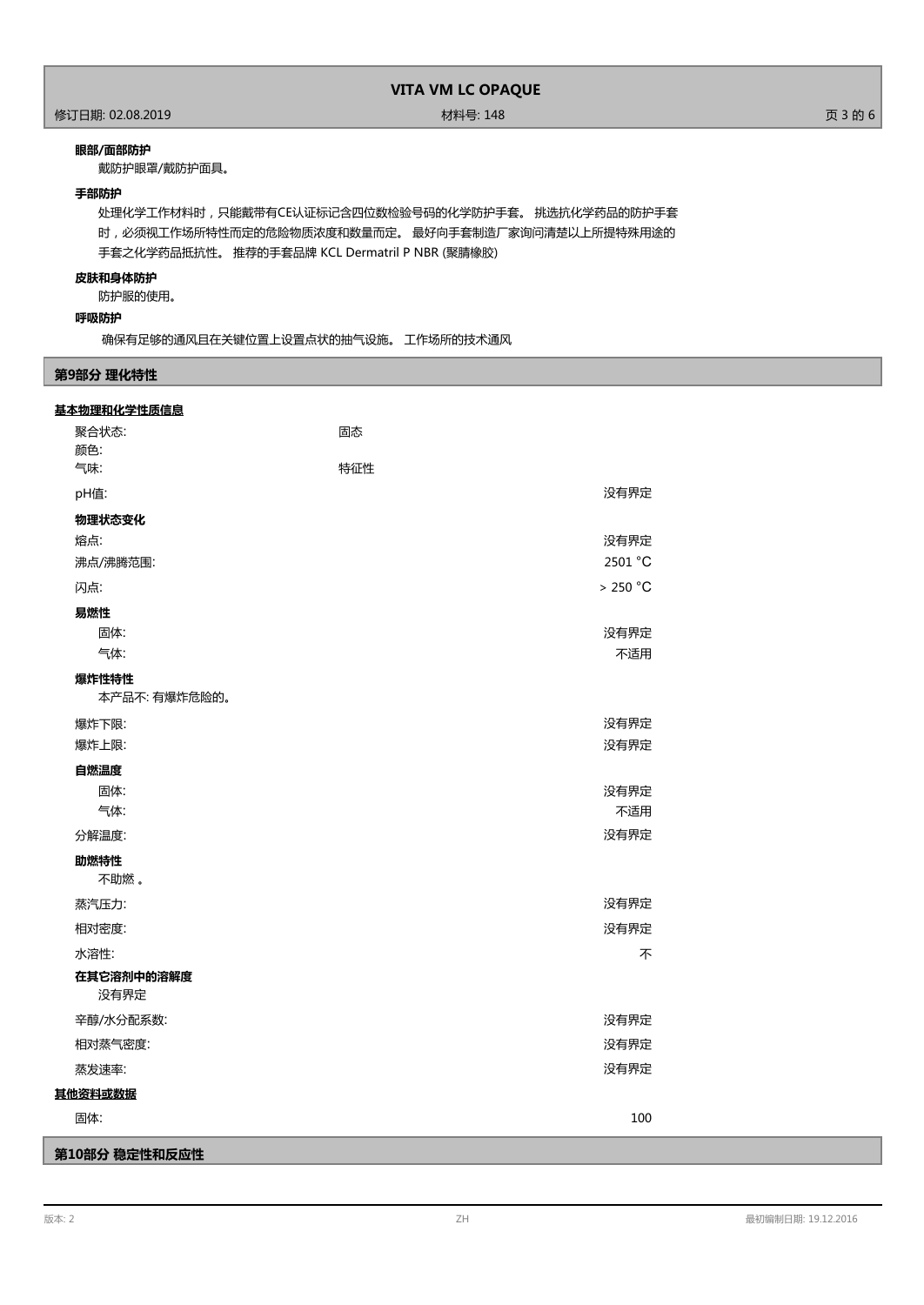修订日期: 02.08.2019 材料号: 148 页 4 的 6

### **反应性**

当按规定处理和存储时无有害反应。

## **稳定性**

该产品在正常室温存储时是稳定。

## **危险反应**

无已知的危险反应。

## **避免接触的条件**

没有/没有

## **禁配物**

没有相关信息。

#### **危险的分解产物**

无已知的危险分解产物。

### **第11部分 毒理学信息**

#### **急性毒性**

#### **急性毒性**

现有数据不符合分类标准。

#### **刺激和腐蚀**

现有数据不符合分类标准。

## **呼吸或皮肤过敏**

现有数据不符合分类标准。

### **致癌性、生殖细胞突变性、生殖毒性**

现有数据不符合分类标准。

# **特异性靶器官系统毒性 一次接触**

现有数据不符合分类标准。

# **特异性靶器官系统毒性 反复接触**

现有数据不符合分类标准。

## **肺内吸入异物的危险**

现有数据不符合分类标准。

#### **测试的补充说明**

根据(EC)第1272/2008号条例[化学品分类及标记全球协调制度],该混合物不属于危险品范畴。

#### **第12部分 生态学信息**

#### **生态毒性**

本产品不: 生态毒性。

#### **持久性和降解性**

本产品未经检验。

## **生物富集或生物积累性**

本产品未经检验。

## **土壤中的迁移性**

本产品未经检验。

#### **其他有害作用**

没有相关信息。

## **其他资料**

避免释放到环境中。

#### **第13部分 废弃处置**

#### **废弃物处置方法**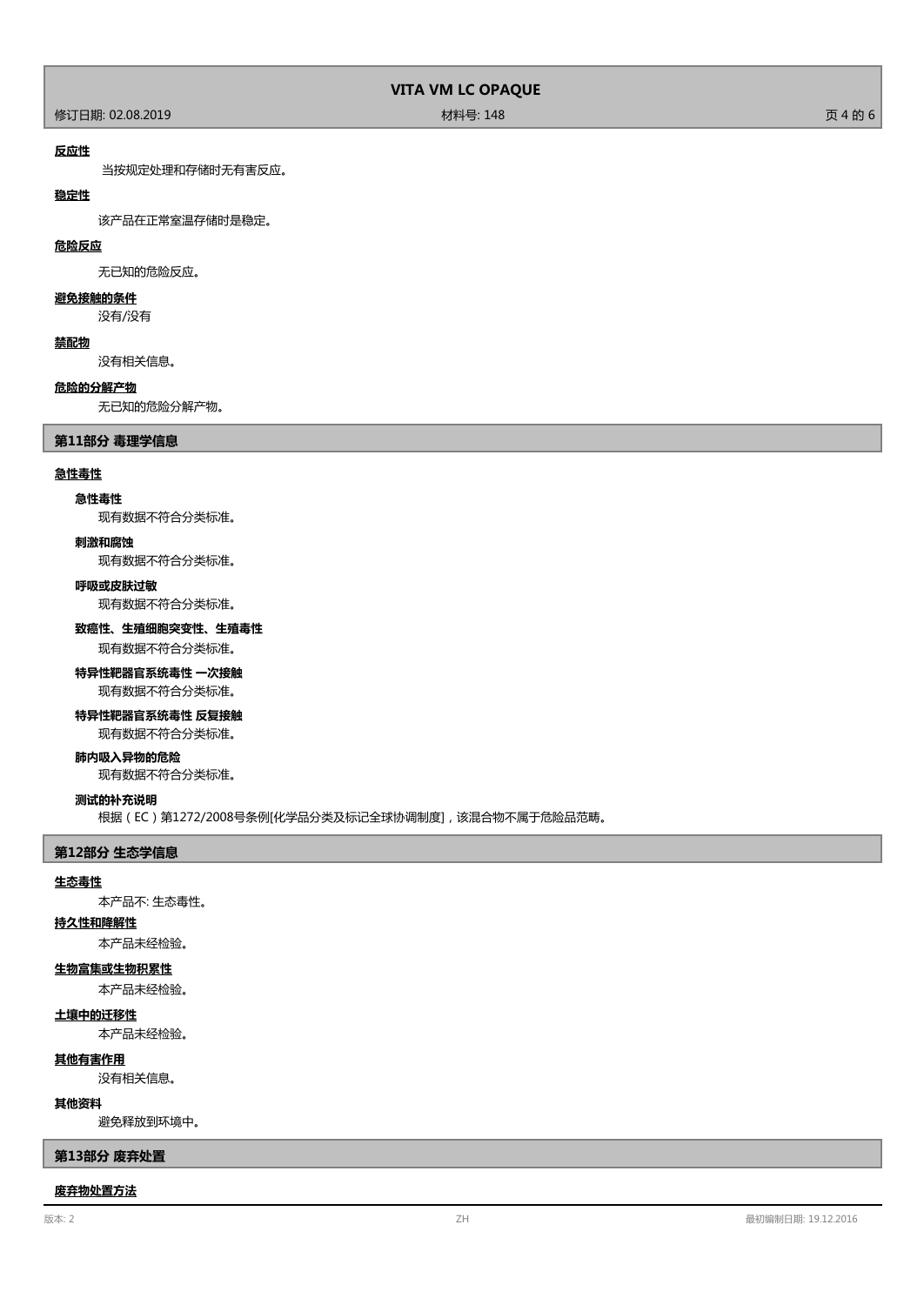### 修订日期: 02.08.2019 材料号: 148 页 5 的 6

#### **建议**

勿使之进入地下水或水域。 根据官署的规定处理废物。

## **受污染的容器和包装的处置方法**

用很多水清洗。 完全清空的包装材料可以回收再利用。

### **第14部分 运输信息**

| 海运 (IMDG)             |                  |
|-----------------------|------------------|
| <u>UN号</u> :          | 根据运输法规,未被分类为危险品。 |
| <u> 联合国运输名称:</u>      | 根据运输法规,未被分类为危险品。 |
| <u> 联合国危险性分类:</u>     | 根据运输法规,未被分类为危险品。 |
| <u>包装类别:</u>          | 根据运输法规,未被分类为危险品。 |
| 空运 (ICAO-TI/IATA-DGR) |                  |
| UN号:                  | 根据运输法规,未被分类为危险品。 |
| 联合国运输名称:              | 根据运输法规,未被分类为危险品。 |
| 联合国危险性分类:             | 根据运输法规,未被分类为危险品。 |
| 包装类别:                 | 根据运输法规,未被分类为危险品。 |
| 对环境的危害                |                  |
| 对环境有害的物质:             | 不                |
| 使用者特殊预防措施<br>没有相关信息。  |                  |
|                       |                  |

# **大宗货物运输根据 MARPOL-公约 73/78 附录 II 和 IBC-Code**

不适用

## **第15部分 法规信息**

### **化学品的安全、健康和环境条例**

**国家的规章**

## **第16部分 其他信息**

## **缩略语和首字母缩写**

ADR: Accord européen sur le transport des marchandises dangereuses par Route (European Agreement concerning the International Carriage of Dangerous Goods by Road) IMDG: International Maritime Code for Dangerous Goods IATA: International Air Transport Association GHS: Globally Harmonized System of Classification and Labelling of Chemicals EINECS: European Inventory of Existing Commercial Chemical Substances ELINCS: European List of Notified Chemical Substances CAS: Chemical Abstracts Service LC50: Lethal concentration, 50% LD50: Lethal dose, 50% CLP: Classification, labelling and Packaging REACH: Registration, Evaluation and Authorization of Chemicals GHS: Globally Harmonised System of Classification, Labelling and Packaging of Chemicals UN: United Nations DNEL: Derived No Effect Level DMEL: Derived Minimal Effect Level PNEC: Predicted No Effect Concentration ATE: Acute toxicity estimate LL50: Lethal loading, 50%